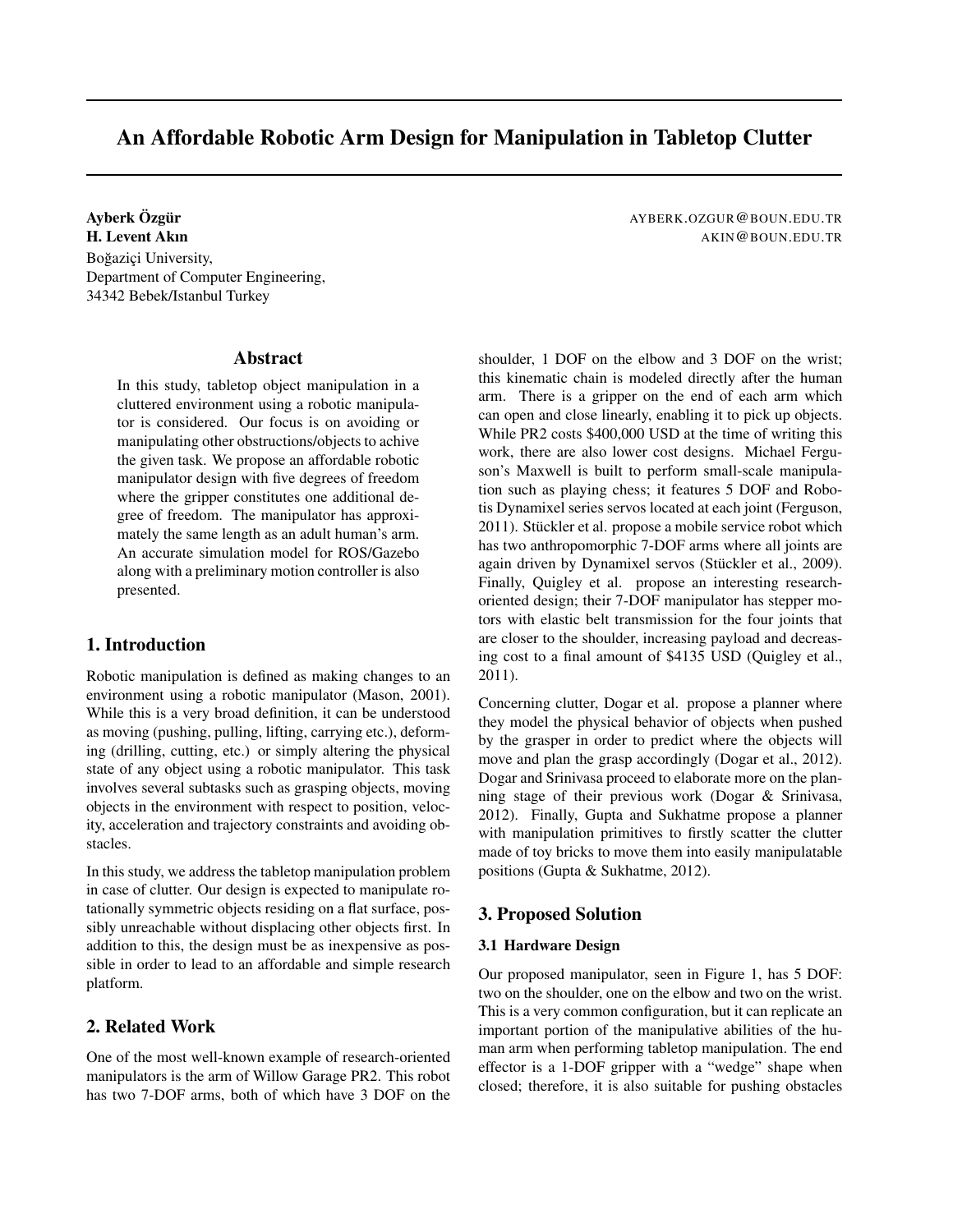

Figure 1. Mechanical design of the manipulator (Degrees of freedom shown in red, all dimensions are in mm).

away without grasping them.

All joints are driven by Robotis Dynamixel series servos connected over a single  $TTL$  bus; the relevant properties of the servos used in this study are provided in Table 1. Aside from the two long links that connect the shoulder to the elbow and the elbow to the wrist, all frames are commercially available in the Dynamixel frame catalog. The two custom frames are designed to be laser cut and bent out of aluminum sheets. Along with the custom made links, the total cost of the arm is projected to be \$1788.2 USD.

|                | Stall  | Encoder    | <b>Stall</b> |
|----------------|--------|------------|--------------|
| Model          | Torque | Resolution | Current      |
|                | (Nm)   | (Degrees)  | (A)          |
| $AX-12A$       | 1.5    | 300/1024   | 1.5          |
| <b>MX-28T</b>  | 2.5    | 360/4096   | 1.4          |
| $MX-64T$       | 6.0    | 360/4096   | 4.1          |
| <b>MX-106T</b> | 8.4    | 360/4096   | 5.2          |

Table 1. Properties of Dynamixel Servos at 12V.

When the arm is stretched to the maximum horizontal distance from the base (727.7 mm to the approximate grasp center) the maximum allowed weight of the held object is calculated to be 902 g. Bottleneck being the shoulder lift servo, this value is calculated using the stall torques while taking the arm's own weight into account. Nominal torques are not reported in the Dynamixel datasheets; only relevant information is its being driven by a Maxon RE-MAX motor. Therefore, in order to calculate the maximum weight that the arm can effectively lift, we have obtained the approximate nominal torque per stall torque ratio from the datasheet of Maxon RE-MAX 214897 which has the same operating voltage of 12V as the servos (Maxon Motor AG, 2012). After reducing the nominal torque by approximately 12% due to friction caused by the gear train (assuming 4 gears per servo), we have concluded that the continuous nominal torque for each servo may be assumed approximately as  $1/5$  of the stall torque. Furthermore, considering the short term operation notes on the aforementioned datasheet, it can be assumed that the servo will be able to



Figure 2. The simulation model of the manipulator, about to grasp a soda can.

apply up to approximately  $2/5$  of the stall torque for brief periods of time. Given these, the arm may lift a maximum of 209 g at its furthest horizontal reach for a short amount of time; however, it may not operate continuously in the same configuration for any lifted weight.

#### 3.2 Software Design

To be able to test the manipulator and study its limits rapidly and without damage risks, we have built a simulation model for ROS/Gazebo as seen in Figure 2. Collision maps and visual models used are 3D part models provided by Robotis. Some weight, center of gravity and inertial tensor values were provided by Robotis while the rest were calculated by BRLCAD using the 3D models with homogeneous weight distribution assumption. Viscous damping and static friction values proposed by Mensink for an AX-12A servo (Mensink, 2008) were used for all servos; to the best of our knowledge, there is no other rigorous analysis done at the time of writing.

In order to control the motion of the manipulator, its inverse kinematics is first solved analytically. Then, a gravity compensation algorithm is written to account for the arm's own weight. Given any joint configuration, we calculate the required torque for each joint to lift each link, following the kinematic chain from its end towards its beginning.

Locomotive torques are determined by a two-phase  $PID$ controller consisting of a coarse and a fine component for each joint. This method is expected to reduce travel time towards the goal and help reduce the steady state error. Passage from coarse to fine  $PID$  is controlled by a closeness threshold to the goal angle. The  $I$  components are decayed in order to overcome integral windup and the  $D$  components are passed through an IIR low pass filter in order to eliminate noise.

Finally, the weight of the lifted object is estimated using a two-phase method modeled after human behavior: The first phase is coarse estimation, where the object's estimated weight is increased by fixed increments until it is